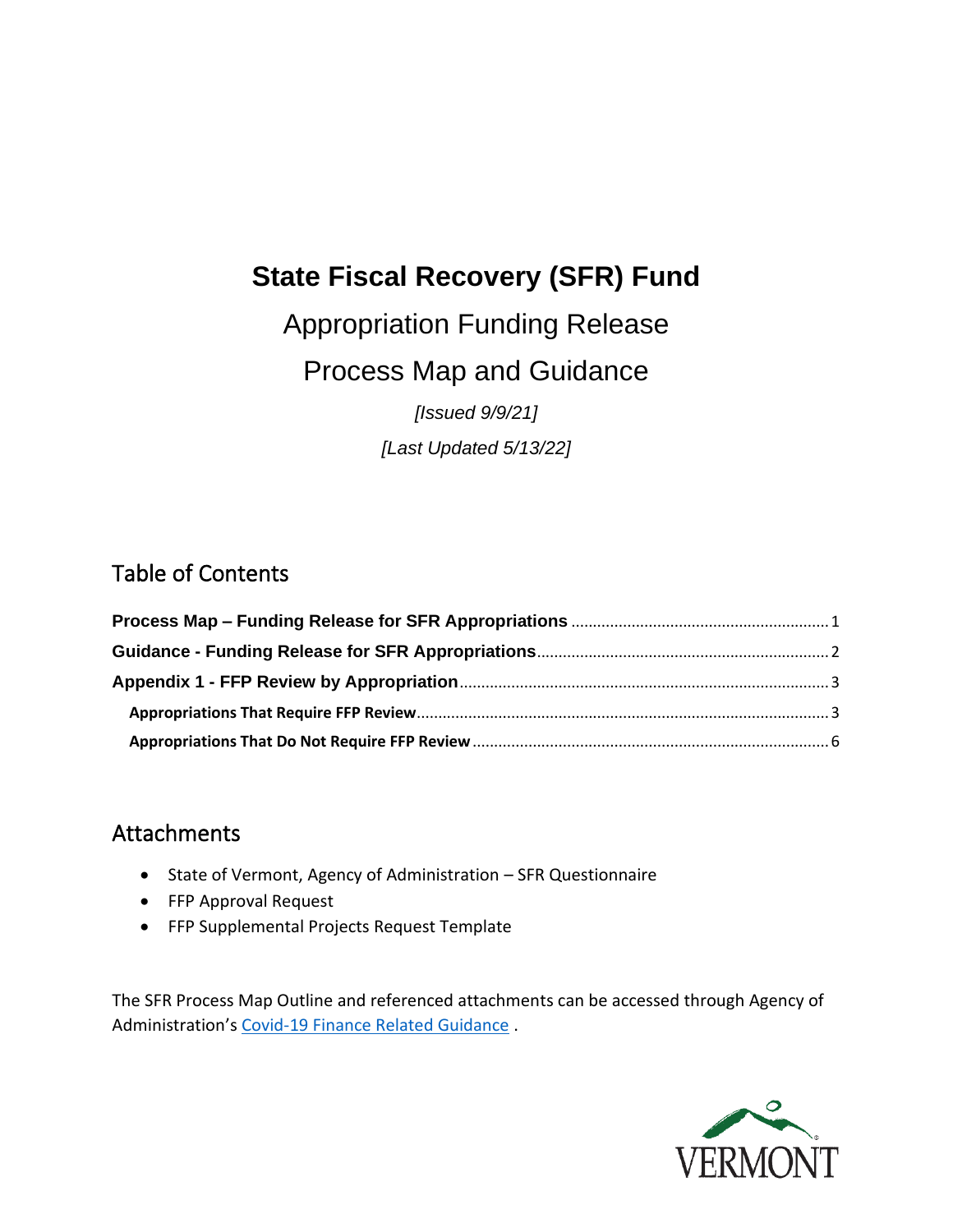## **Process Map – Funding Release for SFR Appropriations**

<span id="page-1-0"></span>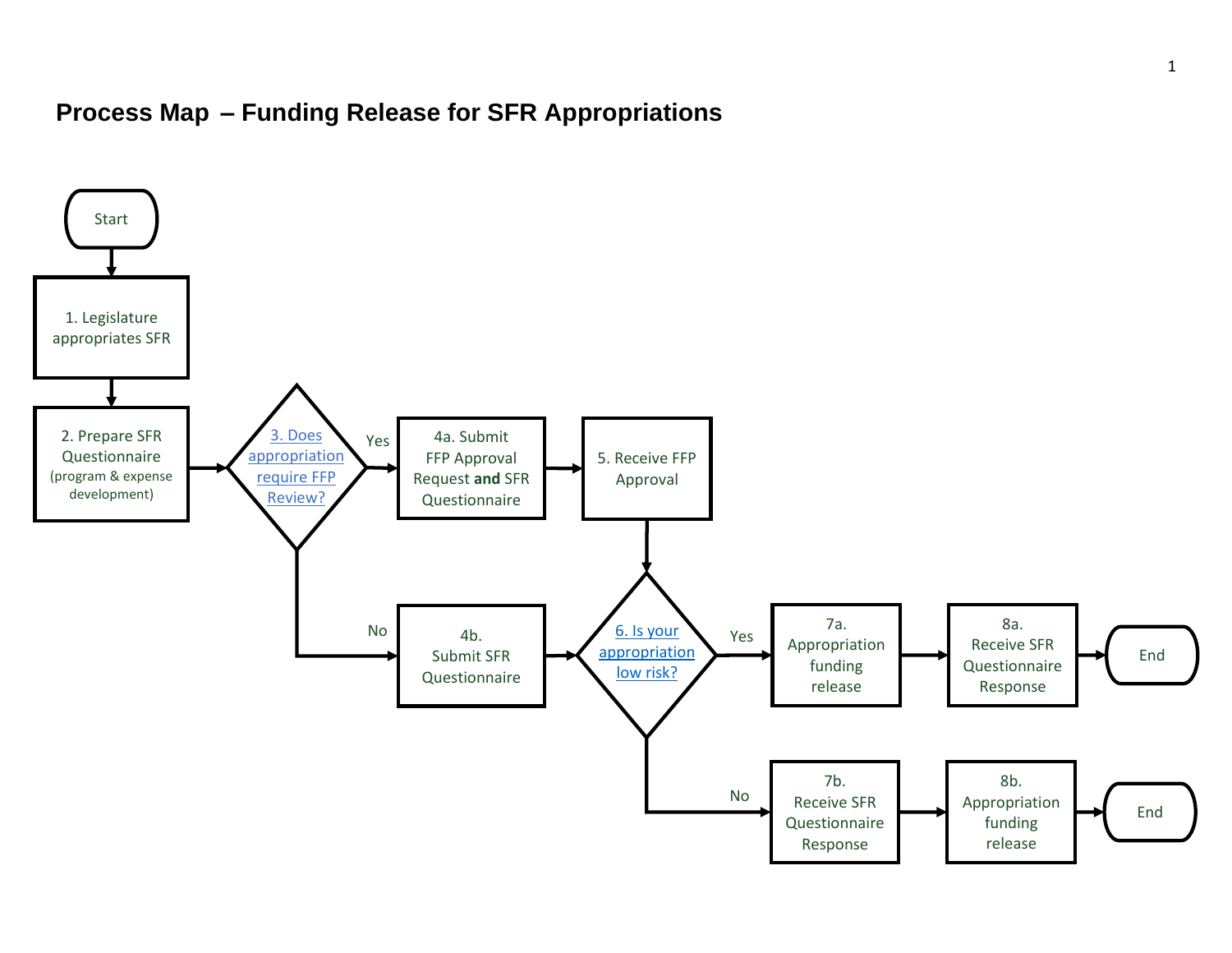### <span id="page-2-0"></span>**Guidance - Funding Release for SFR Appropriations**

**1. Legislature appropriates SFR.** State Legislature appropriates SFR to Vermont agencies and entities, outlining planned uses of funds.

**2. Prepare SFR Questionnaire (program & expense development).** Detail the use of SFR funds relating to appropriated program and/or expense by completing the *SFR Questionnaire* (template attached) with relevant information. **3. Does appropriation require Federally Funded Projects Team (FFP) review?** Check *Appendix 1 – FFP [Review by](#page-3-1)* 

*[Appropriation](#page-3-1)* to determine whether your SFR appropriation requires FFP review.

#### **IF APPROPRIATION REQUIRES FFP REVIEW**

**4a. Submit FFP Approval Request and SFR Questionnaire.** Submit an *FFP Approval Request* (template attached) to the FFP Team and a completed *SFR Questionnaire* to the COVID-19 Financial Office (CFO) at [ADM.COVID@vermont.gov.](mailto:ADM.COVID@vermont.gov) **5. Receive FFP Approval.** Follow up with the FFP Team until your FFP Approval Request is approved.

**6. Is your appropriation low risk?** Check *Appendix 1-FFP [Review by Appropriation](#page-3-1)* to determine appropriation risk level.

#### **FOR LOW-RISK APPROPRIATIONS THAT REQUIRE FFP REVIEW**

**7a. Appropriation funding release.** AOA will release funding for a low-risk appropriation if you received FFP Approval and submitted a SFR Questionnaire. While Vision establishes spending authority at an appropriation level, you can only use the portion of funds associated with projects outlined in the FFP Approval Request and authorized by the FFP.

**8a. Receive SFR Questionnaire Response.** The CFO will review the SFR Questionnaire and issue a response, outlining necessary program design modifications and/or risk mitigation plans to be accepted by your agency.

#### **FOR MODERATE- AND HIGH-RISK APPROPRIATIONS THAT REQUIRE FFP REVIEW**

**7b. Receive SFR Questionnaire Response.** For moderate and high-risk appropriations, AOA requires that a SFR Questionnaire is submitted and a questionnaire response is issued by the CFO and accepted by your agency first.

**8b. Appropriation funding release.** Funding can only be released once you (1) receive FFP Approval and (2) accept the SFR Questionnaire Response issued by the CFO.

#### **IF APPROPRIATION DOES NOT REQUIRE FFP REVIEW**

**4b. Submit SFR Questionnaire.** Submit a completed SFR Questionnaire to the CFO at [ADM.COVID@vermont.gov.](mailto:ADM.COVID@vermont.gov)

**6. Is your appropriation low risk?** Check *Appendix 1-FFP [Review by Appropriation](#page-3-1)* to determine appropriation risk level.

#### **FOR LOW-RISK APPROPRIATIONS THAT DO NOT REQUIRE FFP REVIEW**

**7a. Appropriation funding release.** AOA will release funding for the low-risk appropriation once you submit a SFR Questionnaire.

**8a. Receive SFR Questionnaire Response.** The CFO will review the SFR Questionnaire and issue a response, outlining necessary program design modifications and/or risk mitigation plans to be accepted by your agency.

#### **FOR MODERATE- AND HIGH-RISK APPROPRIATIONS THAT DO NOT REQUIRE FFP REVIEW**

**7b. Receive SFR Questionnaire Response.** For moderate and high-risk appropriations, AOA requires that a SFR Questionnaire is submitted and a questionnaire response is issued by the CFO and accepted by your agency first.

**8b. Appropriation funding release.** Funding can only be released once you accept the SFR Questionnaire Response issued by the CFO. While Vision establishes spending authority at an appropriation level, you can only use the portion of funds associated with programs and expenses outlined in your approved SFR Questionnaire.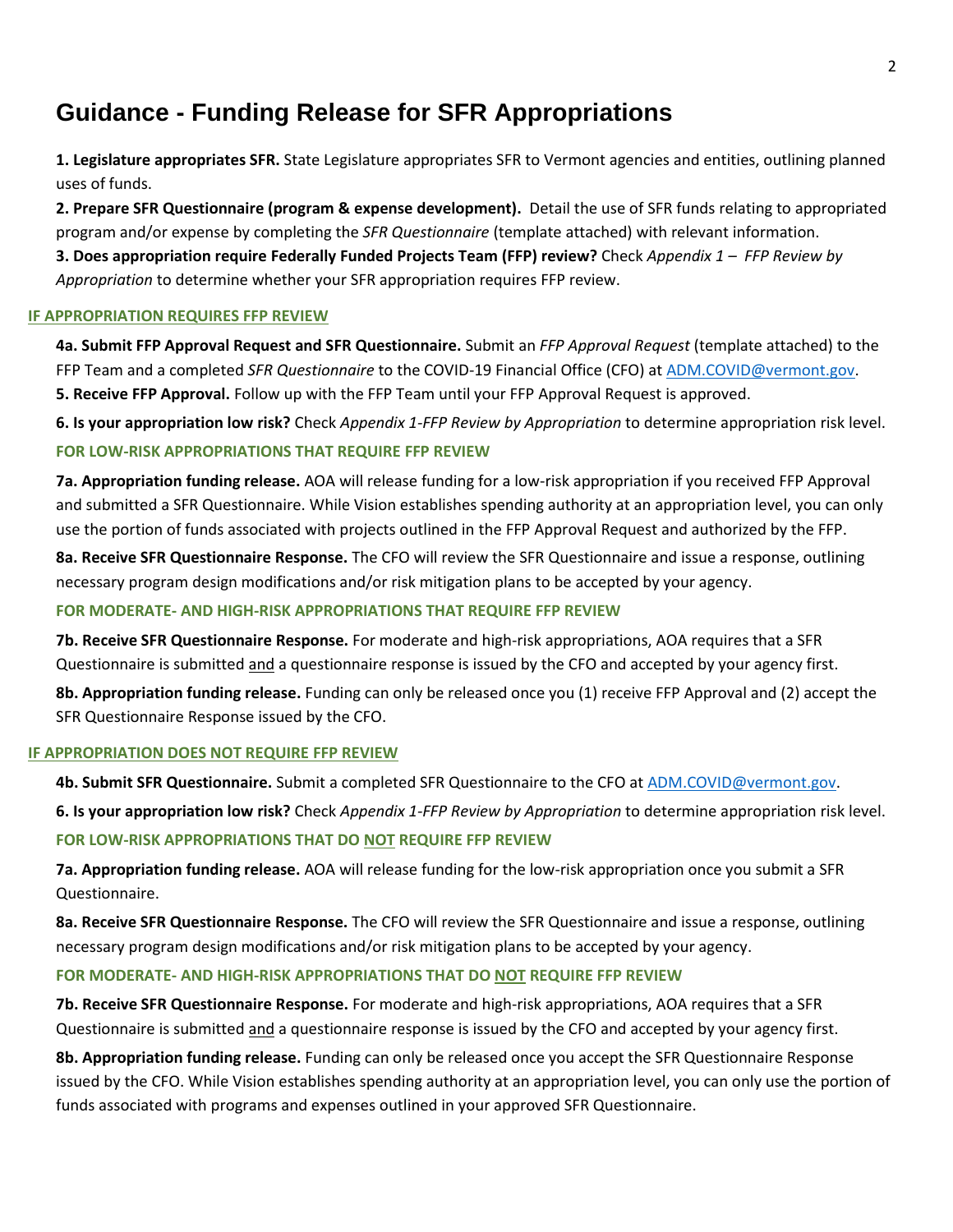# <span id="page-3-0"></span>**Appendix 1 - FFP Review by Appropriation**

### <span id="page-3-1"></span>**Appropriations That Require FFP Review**

| <b>Agency/Entity</b>                                                                                         | <b>Appropriation Name</b>                                                                                                   | <b>Original</b><br><b>Act</b><br><b>Number</b> | <b>Original</b><br><b>Section</b><br><b>Number</b> | <b>Total</b><br><b>Appropriation</b><br><b>Amount</b> | <b>Consolidated</b><br><b>Risk</b> |
|--------------------------------------------------------------------------------------------------------------|-----------------------------------------------------------------------------------------------------------------------------|------------------------------------------------|----------------------------------------------------|-------------------------------------------------------|------------------------------------|
| <b>Agency of Commerce</b><br>& Community<br>Development                                                      | <b>Economic Recovery Grants</b><br>Program                                                                                  | Act 74                                         | G.300(a)(13)                                       | \$20,000,000                                          | Low                                |
| Agency of Human<br>Services -<br>Department for<br>Children & Families,<br>Office of Economic<br>Opportunity | Microbusiness Development<br>Program                                                                                        | Act 74                                         | G.300(a)(14)                                       | \$2,000,000                                           | Low                                |
| Vermont Housing &<br><b>Conservation Board</b>                                                               | Housing Recovery Program                                                                                                    | Act 74                                         | G.400(a)(1)                                        | \$89,000,0001                                         | Low                                |
| <b>Agency of Commerce</b><br>& Community<br>Development                                                      | Vermont Housing Incentive<br>Program                                                                                        | <b>Act 74</b>                                  | G.400(a)(2)                                        | \$5,000,000                                           | Low                                |
| Department of Public<br>Service                                                                              | <b>Broadband Infrastructure</b><br>Projects                                                                                 | Act 74                                         | G.500(a)                                           | \$150,000,000                                         | Low                                |
| Agency of Human<br>Services -<br>Department for<br>Children & Families,<br>Office of Economic<br>Opportunity | Vermont Low Income Home<br><b>Weatherization Assistance</b><br>Program                                                      | Act 74                                         | G.600(a)(1)                                        | \$4,000,000                                           | Low                                |
| Department of Public<br>Service                                                                              | <b>Efficiency Vermont</b><br><b>Weatherization Incentives</b>                                                               | Act 74                                         | G.600(a)(3)                                        | \$5,000,000                                           | Low                                |
| <b>Agency of Natural</b><br>Resources -<br>Department of<br>Environmental<br>Conservation                    | <b>Supporting Vermont</b><br><b>Businesses and Landowners</b><br>to Control Phosphorus<br>Pollution from Developed<br>Lands | Act 74                                         | G.700(a)(1)(A)                                     | \$5,500,000                                           | Low                                |
| Agency of Natural<br>Resources -<br>Department of<br>Forests, Parks &<br>Recreation                          | Three-acre Stormwater Rule                                                                                                  | Act 74                                         | G.700(a)(1)(B)                                     | \$1,000,000                                           | Low                                |

<sup>1</sup> A supplemental appropriation of \$25,000,000 was included in Act 83 Sec.69 amending G.400(a)(1).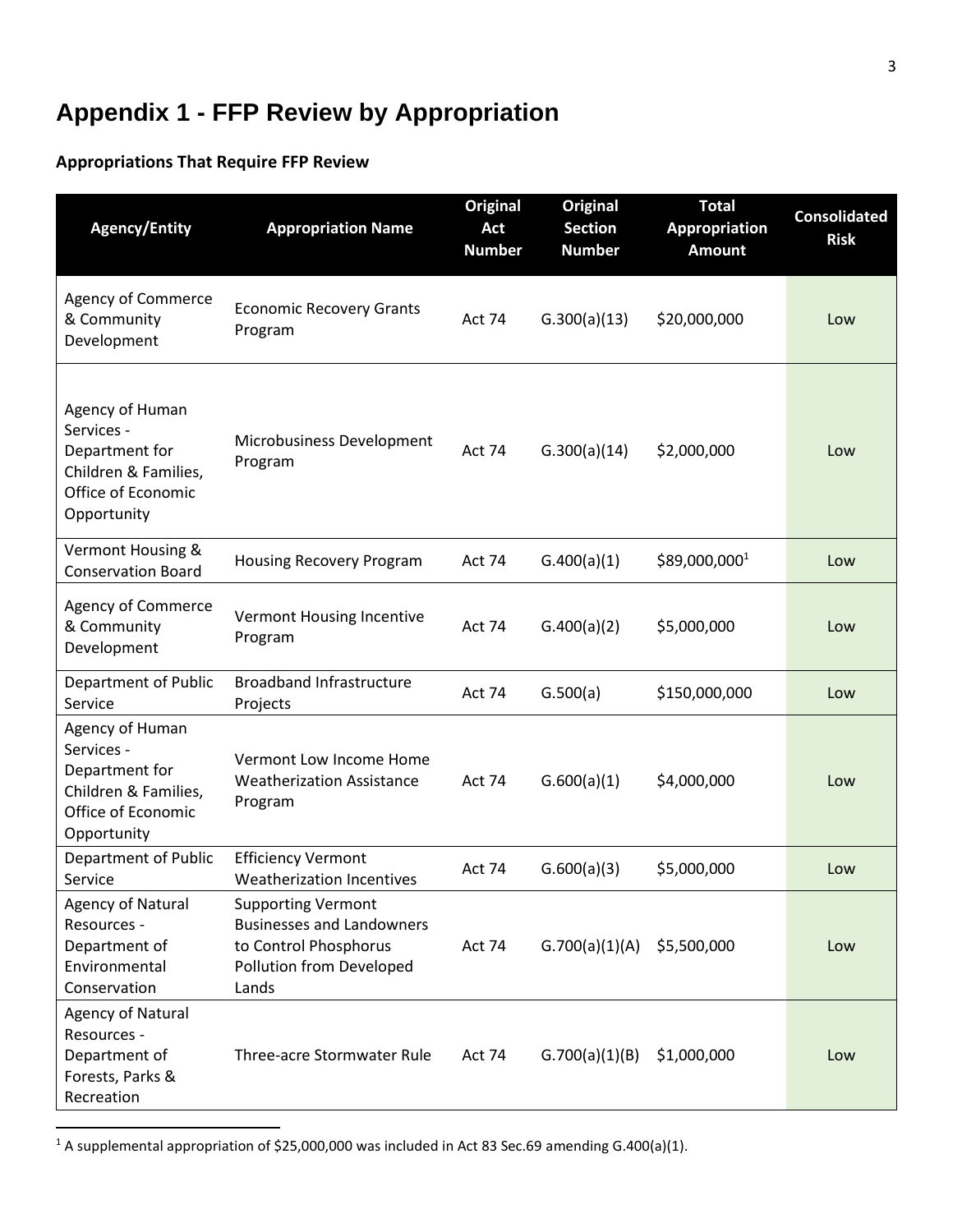| Agency of<br>Transportation                                                                                  | Three-acre Implementation<br>and Flow Restoration<br>Protection                                              | Act 74        | G.700(a)(1)(C) | \$3,500,000  | Low |
|--------------------------------------------------------------------------------------------------------------|--------------------------------------------------------------------------------------------------------------|---------------|----------------|--------------|-----|
| Agency of Natural<br>Resources -<br>Department of<br>Environmental<br>Conservation                           | Village Water and<br>Wastewater Initiative                                                                   | Act 74        | G.700(a)(2)(A) | \$8,000,000  | Low |
| <b>Agency of Natural</b><br>Resources -<br>Department of<br>Environmental<br>Conservation                    | <b>Preserving Wastewater</b><br><b>Treatment Facility Capacity</b><br>While Enabling Economic<br>Development | Act 74        | G.700(a)(2)(B) | \$2,000,000  | Low |
| <b>Agency of Natural</b><br>Resources -<br>Department of<br>Environmental<br>Conservation                    | <b>Statewide Combined Sewer</b><br>Overflow Elimination and<br>Abatement                                     | Act 74        | G.700(a)(3)    | \$10,000,000 | Low |
| <b>Agency of Natural</b><br>Resources -<br>Department of<br>Environmental<br>Conservation                    | Clean Water Projects as<br>Recommended by the Clean<br>Water Board (FY23 and FY24)                           | Act 74        | G.700(a)(6)(A) | \$20,000,000 | Low |
| Department of Public<br>Safety - Division of<br>Emergency<br>Management                                      | <b>Flood Resilient Communities</b><br>Fund                                                                   | <b>Act 74</b> | G.700(a)(7)(A) | \$4,880,000  | Low |
| Agency of Natural<br>Resources -<br>Department of<br>Environmental<br>Conservation                           | <b>Flood Resilient Communities</b><br><b>Fund Technical Assistance</b>                                       | Act 74        | G.700(a)(7)(B) | \$120,000    | Low |
| Agency of Human<br>Services -<br>Department of<br><b>Mental Health</b>                                       | <b>Expanded Capacity and</b><br><b>Accessibility for Mental</b><br><b>Health Services and Facilities</b>     | Act 9         | $\overline{7}$ | \$4,000,000  | Low |
| Agency of Human<br>Services -<br>Department for<br>Children & Families,<br>Office of Economic<br>Opportunity | <b>Economic Microbusiness</b><br>Recovery Assistance                                                         | Act 9         | 3(a)           | \$500,000    | Low |
| Agency of Commerce<br>& Community<br>Development                                                             | Economic Recovery Bridge<br>Program                                                                          | Act 9         | 3(b)(1)        | \$10,000,000 | Low |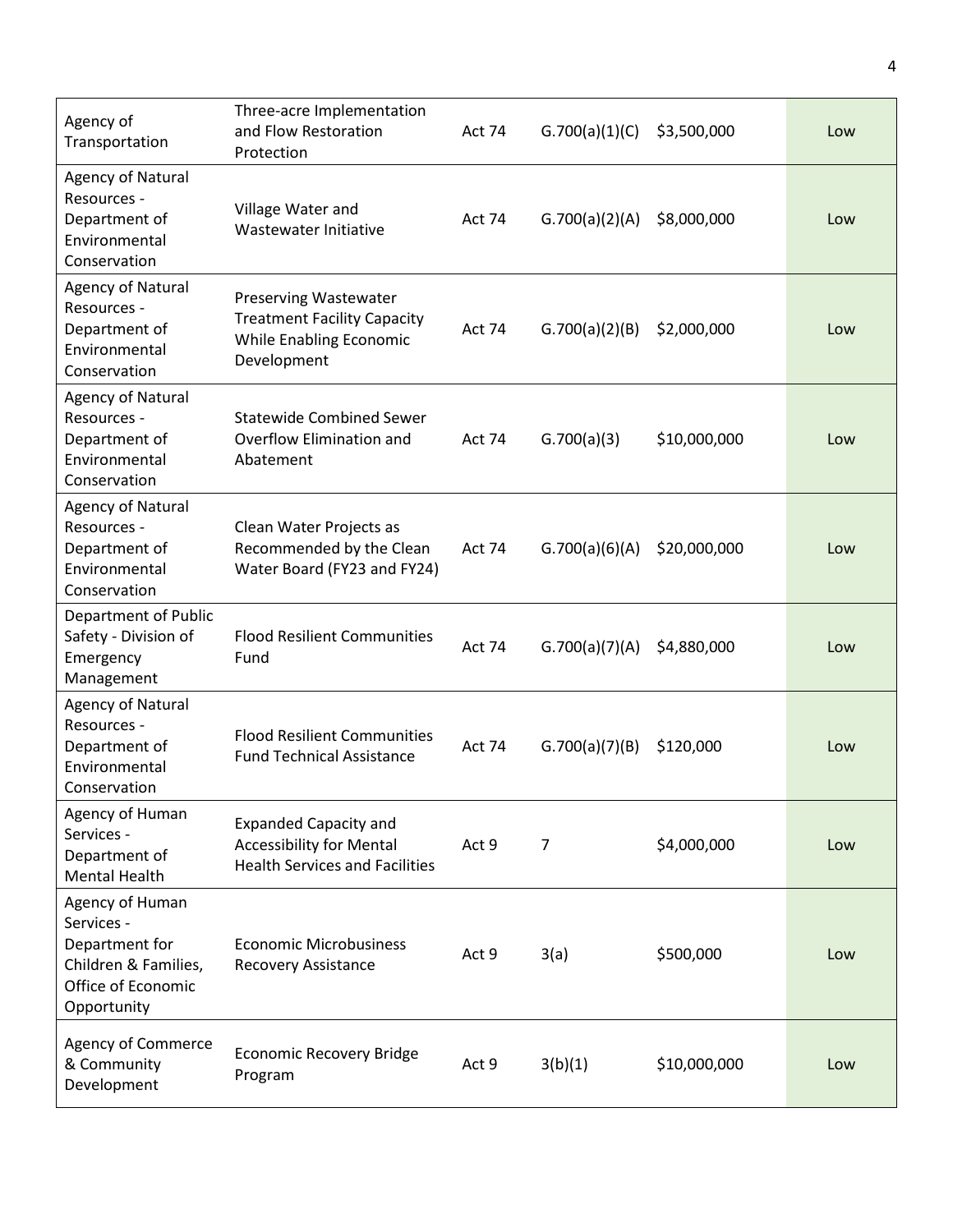| Agency of Commerce<br>& Community<br>Development -<br>Department of<br>Economic<br>Development               | Capital Investment Grant<br>Program                                                                                                                         | Act 74        | G.300(a)(12)   | \$10,580,000 | Moderate |
|--------------------------------------------------------------------------------------------------------------|-------------------------------------------------------------------------------------------------------------------------------------------------------------|---------------|----------------|--------------|----------|
| Department of Public<br>Service                                                                              | <b>Efficiency Vermont Workforce</b><br>Development Initiatives and<br>NeighborWorks of Western<br>Vermont's Heat Squad                                      | Act 74        | G.600(a)(4)    | \$2,000,000  | Moderate |
| Department of Public<br>Service                                                                              | Affordable Community-Scale<br>Renewable Energy Program<br>and Clean Energy<br>Development Board                                                             | Act 74        | G.600(a)(5)    | \$20,000,000 | Moderate |
| Agency of Commerce<br>& Community<br>Development -<br>Department of<br>Housing &<br>Community<br>Development | <b>Water System Efficiency</b><br><b>Improvements for Housing</b>                                                                                           | Act 74        | G.700(a)(4)(A) | \$750,000    | Moderate |
| <b>Agency of Natural</b><br>Resources -<br>Department of<br>Environmental<br>Conservation                    | Mobile Home Park<br>Water/Wastewater Solutions<br>and Healthy Homes: Funding<br>for Installation or<br>Replacement of Water or<br><b>Wastewater Systems</b> | <b>Act 74</b> | G.700(a)(4)(B) | \$4,250,000  | Moderate |
| Agency of Natural<br>Resources -<br>Department of<br>Environmental<br>Conservation                           | Water Infrastructure Funding                                                                                                                                | Act 74        | G.700(a)(6)(B) | \$30,000,000 | Moderate |
| Department of Public<br>Service                                                                              | <b>Broadband Infrastructure</b><br>Program                                                                                                                  | Act 9         | 21(b)          | \$1,800,000  | Moderate |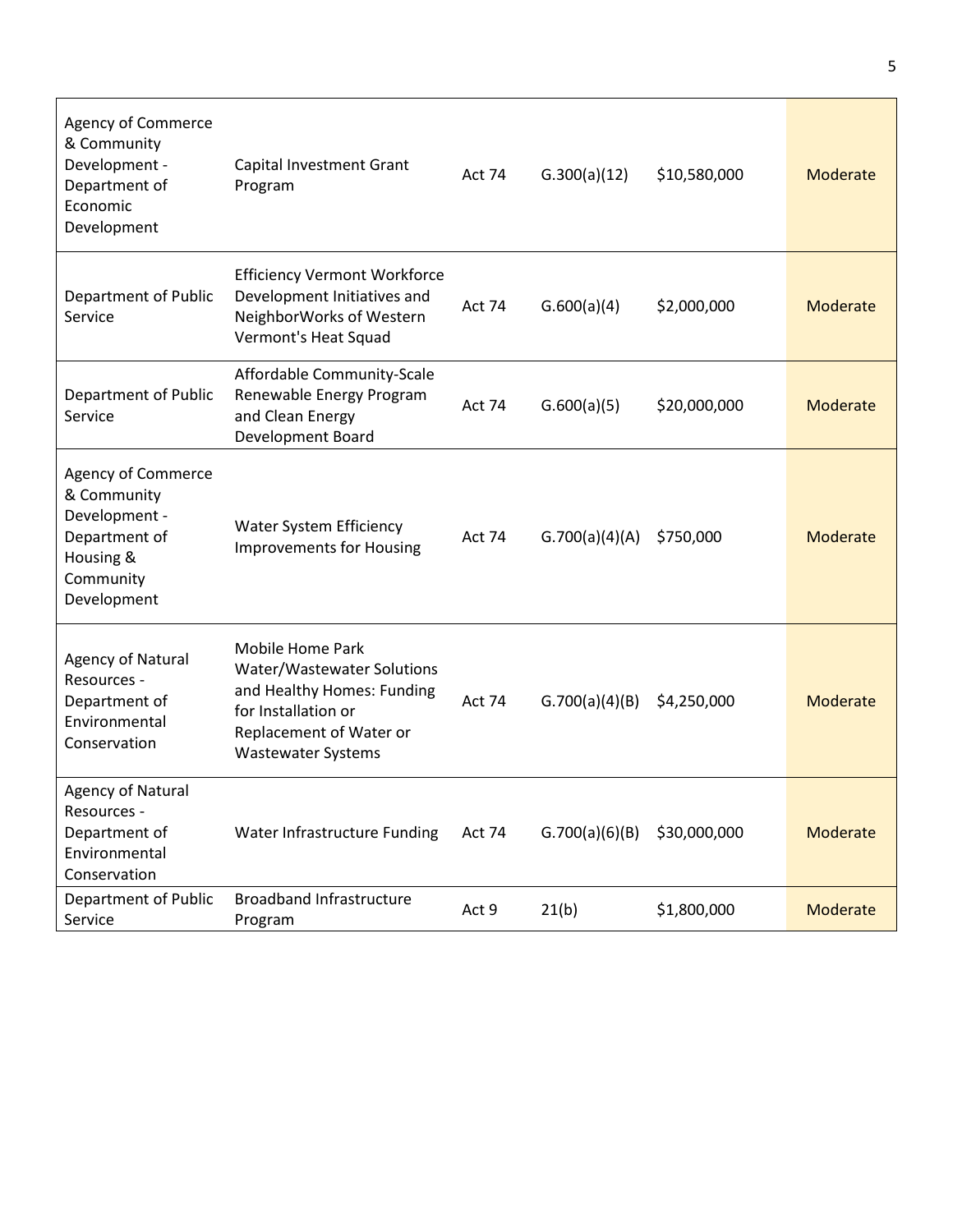### <span id="page-6-0"></span>**Appropriations That Do Not Require FFP Review**

| <b>Agency/Entity</b>                                                                       | <b>Appropriation Name</b>                                          | <b>Original</b><br>Act<br><b>Number</b> | <b>Original Section</b><br><b>Number</b> | <b>Total</b><br><b>Appropriation</b><br><b>Amount</b> | <b>Consolidated</b><br><b>Risk</b> |
|--------------------------------------------------------------------------------------------|--------------------------------------------------------------------|-----------------------------------------|------------------------------------------|-------------------------------------------------------|------------------------------------|
| Agency of Human<br>Services - Department<br>of Disabilities, Aging &<br>Independent Living | Adult Day Service Provider<br>Grants                               | Act 74                                  | G.300(a)(1)                              | $$6,001,913^2$                                        | Low                                |
| University of Vermont                                                                      | Offset Impact from Level<br>Room and Board                         | <b>Act 74</b>                           | G.300(a)(10)                             | \$2,200,000                                           | Low                                |
| Agency of Human<br>Services - Department<br>of Mental Health                               | Mobile Crisis Intervention<br>Program                              | Act 74                                  | G.300(a)(2)                              | \$600,000                                             | Low                                |
| University of Vermont                                                                      | <b>Matching Research Grant</b><br>Funding                          | Act 74                                  | G.300(a)(7)                              | \$1,000,000                                           | Low                                |
| <b>Vermont State Colleges</b>                                                              | Workforce Upskill                                                  | <b>Act 74</b>                           | G.300(a)(8)(A)                           | \$2,000,000                                           | Low                                |
| <b>Vermont State Colleges</b>                                                              | Degree Completion<br>Scholarships                                  | Act 74                                  | G.300(a)(8)(B)                           | \$3,000,000                                           | Low                                |
| <b>Vermont State Colleges</b>                                                              | <b>Offset Pandemic-related</b><br><b>Deficits</b>                  | Act 74                                  | G.300(a)(9)                              | \$21,000,000                                          | Low                                |
| Department of Labor                                                                        | Funding to complete UI<br>modernization and Joblink<br>replacement | Act 74                                  | G.501(a)(10)                             | \$4,500,000                                           | Low                                |
| Agency of Education                                                                        | <b>Education Strategic IT</b><br>Projects                          | Act 74                                  | G.501(a)(11)                             | \$4,010,000                                           | Low                                |
| <b>Agency of Natural</b><br>Resources - Department<br>of Environmental<br>Conservation     | Permit Navigator Portal                                            | Act 74                                  | G.501(a)(2)                              | \$1,100,000                                           | Low                                |
| <b>Natural Resources</b><br>Board                                                          | Act 250 Scanning Project                                           | Act 74                                  | G.501(a)(3)                              | \$500,000                                             | Low                                |
| Department of State's<br><b>Attorneys and Sheriffs</b>                                     | <b>Criminal Case</b><br>Management System<br>Upgrade               | Act 74                                  | G.501(a)(7)                              | \$1,700,000                                           | Low                                |
| Office of the Defender<br>General                                                          | <b>Criminal Case</b><br>Management System<br>Upgrade               | Act 74                                  | G.501(a)(8)                              | \$140,000                                             | Low                                |
| Secretary of State                                                                         | <b>Vermont Business Portal</b>                                     | Act 74                                  | G.501(a)(9)                              | \$250,000                                             | Low                                |

<sup>&</sup>lt;sup>2</sup> A supplemental appropriation of \$1,001,913 was included in Act 83 Sec.68 amending G.300(a)(26).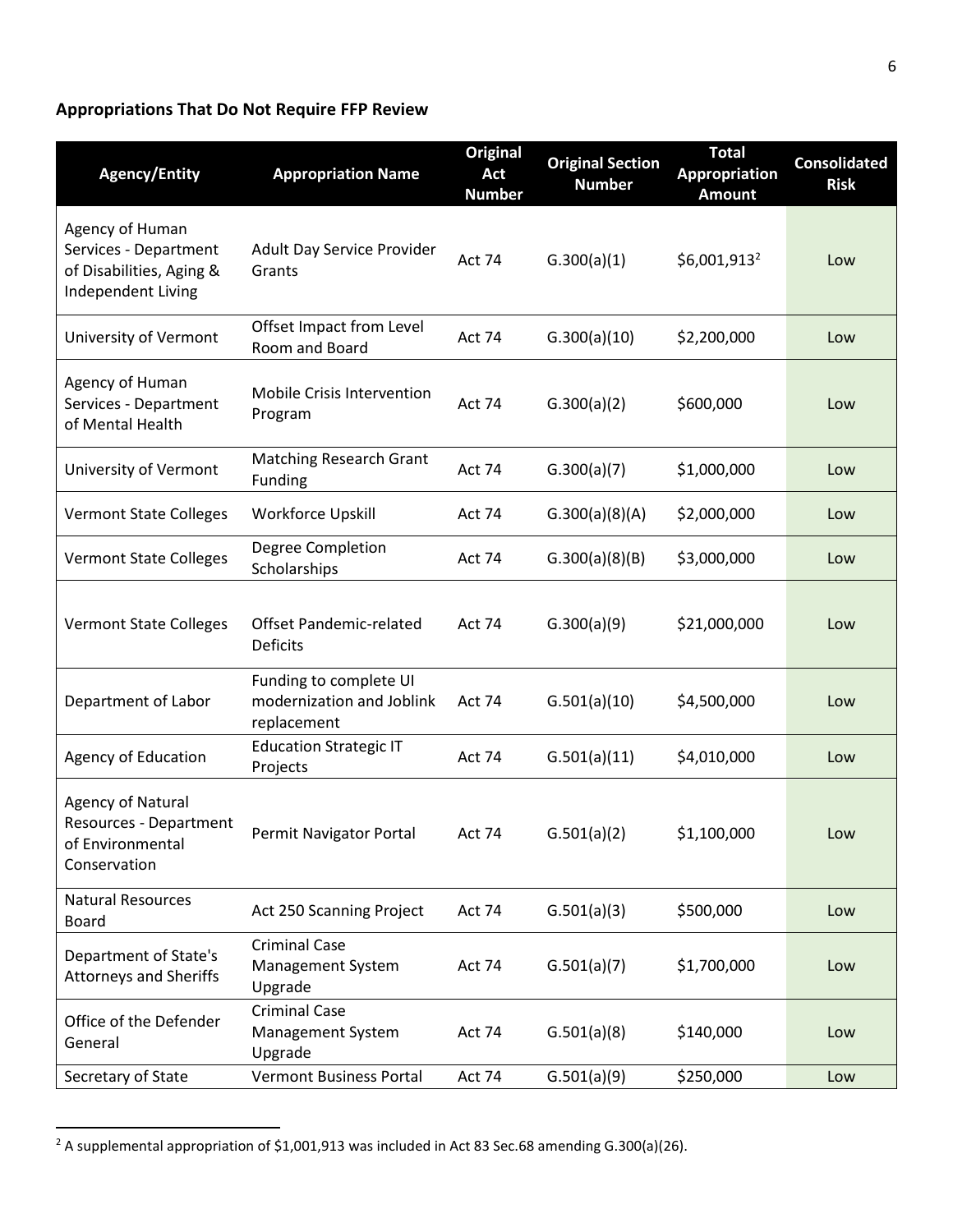| Agency of<br>Administration                                                            | Administration costs for<br><b>ARPA Funds</b>                                                | <b>Act 74</b> | G.801(a)                     | \$6,500,000  | Low |
|----------------------------------------------------------------------------------------|----------------------------------------------------------------------------------------------|---------------|------------------------------|--------------|-----|
| Agency of Human<br>Services - Department<br>for Children & Families                    | Vermont Foodbank                                                                             | Act 83        | Sec.68 am.<br>G.300(a)(23)   | \$6,000,000  | Low |
| Agency of Human<br>Services - Department of<br>Corrections                             | <b>Collective Bargaining Unit</b><br><b>Retention and Shift</b><br><b>Differential Costs</b> | Act 83        | Sec.68 am.<br>G.300(a)(27)   | \$4,934,590  | Low |
| Vermont Veterans'<br>Home                                                              | <b>Vermont Veterans' Home</b>                                                                | Act 83        | Sec.68 am.<br>G.300(a)(29)   | \$373,680    | Low |
| Agency of Human<br>Services - Department<br>for Children & Families                    | <b>Childcare Workforce</b><br>Retention                                                      | <b>Act 83</b> | Sec.68 am.<br>G.300(a)(30)   | \$6,000,000  | Low |
| Agency of Human<br><b>Services</b>                                                     | <b>Workforce Recruitment</b><br>and Retention Incentive<br><b>Grant Program</b>              | Act 83        | Sec.68 am.<br>G.300(a)(31)   | \$30,000,000 | Low |
| <b>Agency of Natural</b><br>Resources - Department<br>of Environmental<br>Conservation | <b>ANR Clean Water Projects</b><br>as Recommended by the<br>Clean Water Board (FY22)         | Act 83        | Sec.71 am.<br>G.700(a)(5)(A) | \$6,500,000  | Low |
| Agency of Agriculture,<br>Food, and Markets                                            | <b>AAFM Clean Water</b><br>Projects as Recommended<br>by the Clean Water Board<br>(FY22)     | Act 83        | Sec.71 am.<br>G.700(a)(5)(B) | \$3,500,000  | Low |
| <b>Agency of Education</b>                                                             | <b>School Indoor Air Quality</b><br><b>Grant Program</b>                                     | Act 9         | 15                           | \$15,000,000 | Low |
| Vermont Student<br><b>Assistance Corporation</b>                                       | <b>Green Mountain Grad</b><br>Program                                                        | Act 9         | 19                           | \$2,800,000  | Low |
| <b>Vermont State Colleges</b>                                                          | <b>Practical Nurse Program</b>                                                               | Act 9         | 17(a)                        | \$1,400,000  | Low |
| <b>Vermont State Colleges</b>                                                          | Workforce Upskill                                                                            | Act 9         | 18(a)                        | \$3,000,000  | Low |
| Agency of Commerce &<br>Community<br>Development                                       | Salesforce Grant<br>Management System<br>Upgrade                                             | Act 74        | G.501(a)(6)                  | \$1,000,000  | Low |